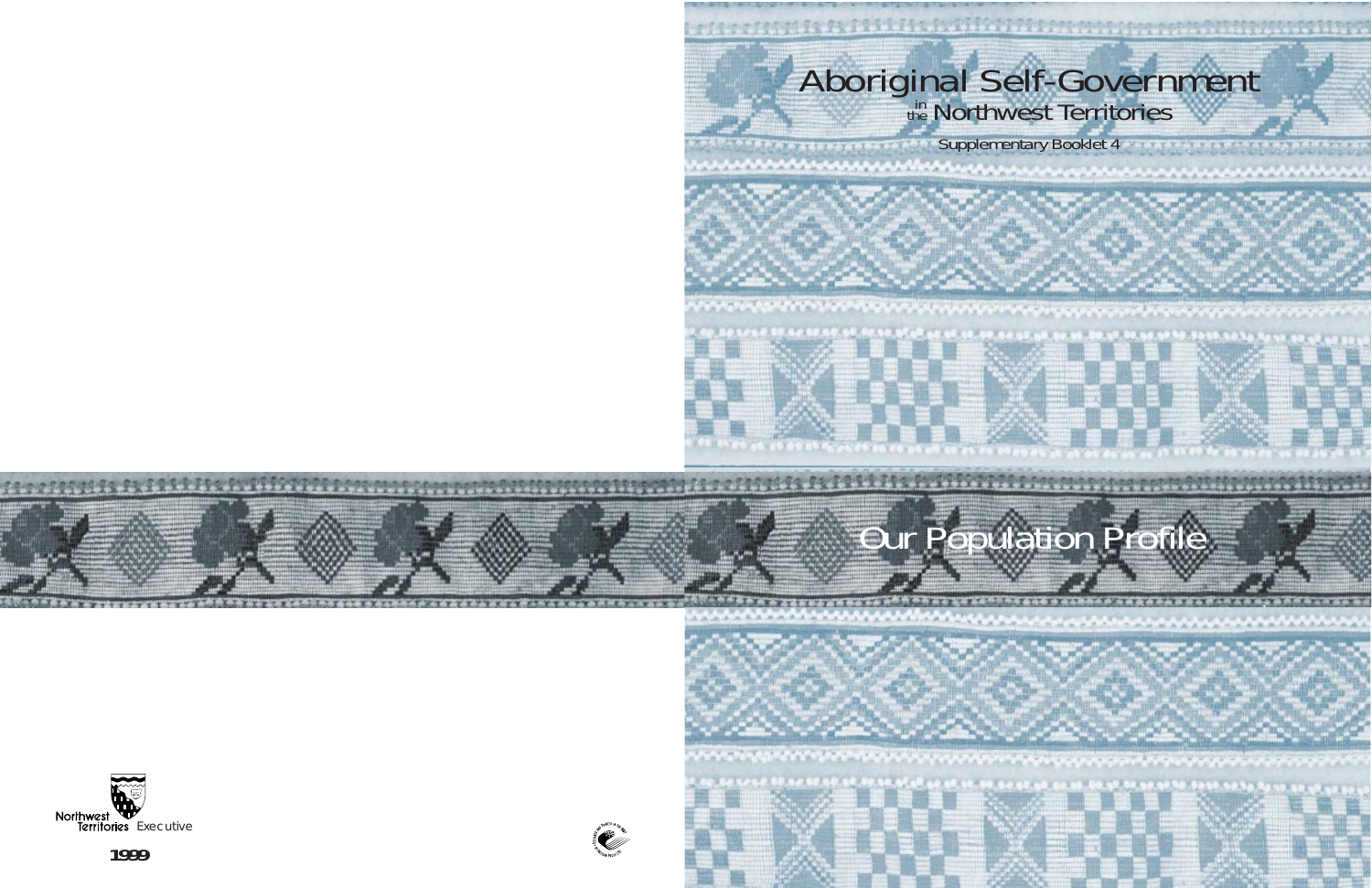# O Our Population Profile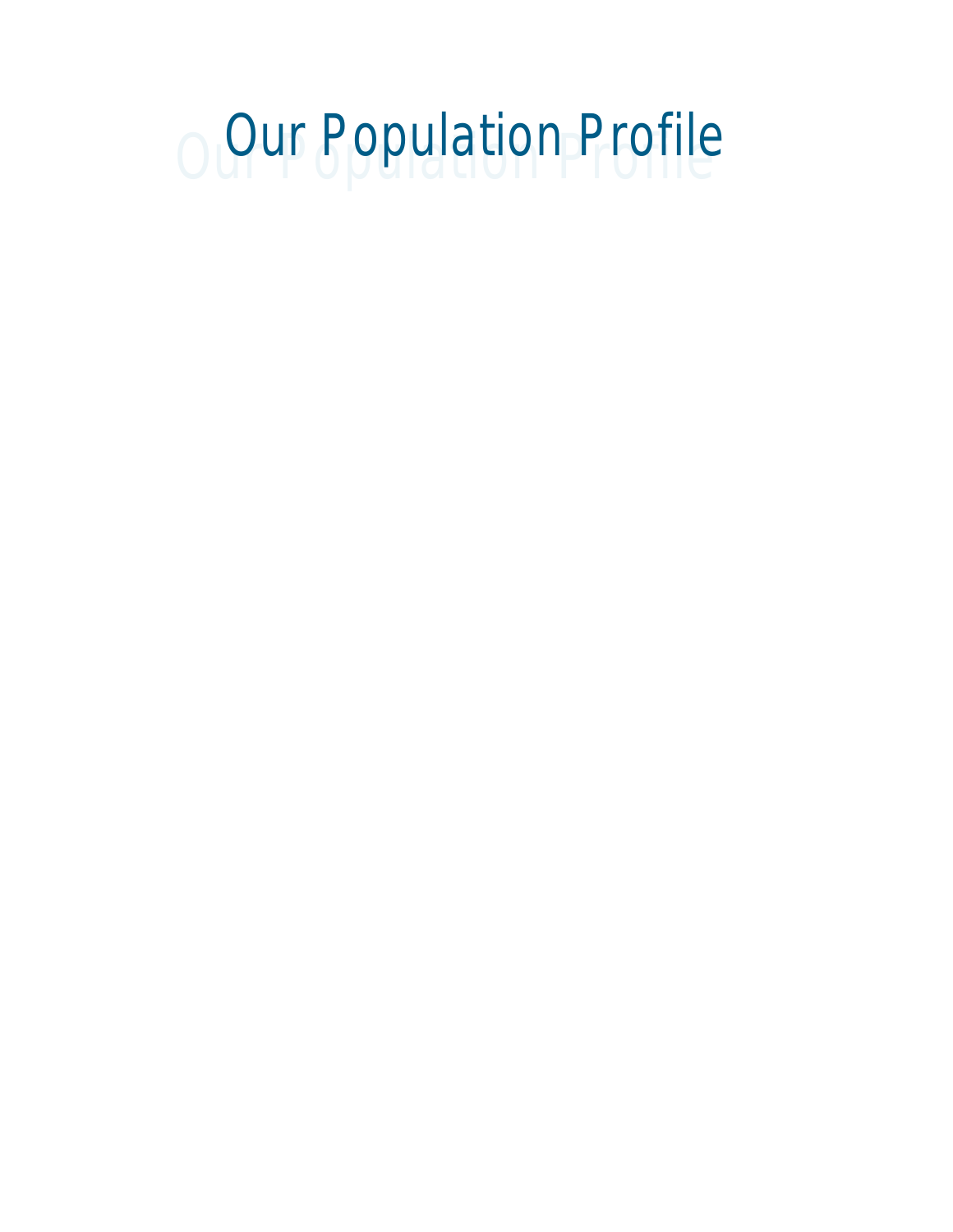# **Age Distribution**

The NWT covers 1,171,918 square kilometers:

- **•** About 40,000 people live in 33 communities
- The population has grown by 32% since 1981
- The population is much younger than in the rest of Canada





photo: NWT Archives

\*Note: Figures for all charts are drawn from the 1996 Census, using the boundaries of the NWT as established in 1999.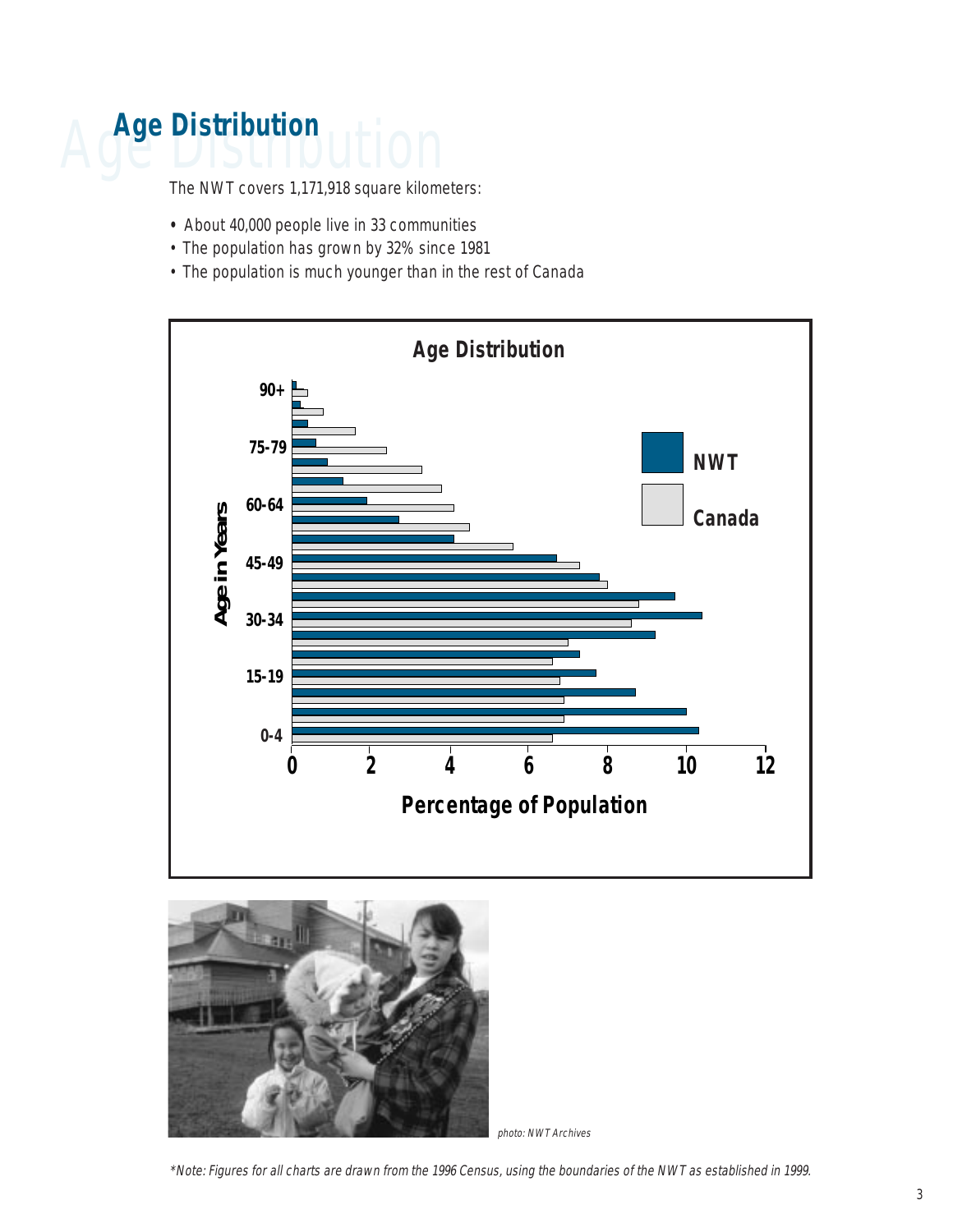## **Ethnic Make-up**

People living in the NWT come from many backgrounds:

- 48% of the population is Aboriginal
	- 28% are Dene
	- 11% are Inuit or Inuvialuit
	- 9% are Metis
- 52% of the population is non-Aboriginal



Metis jig photo: Jeri Hermann

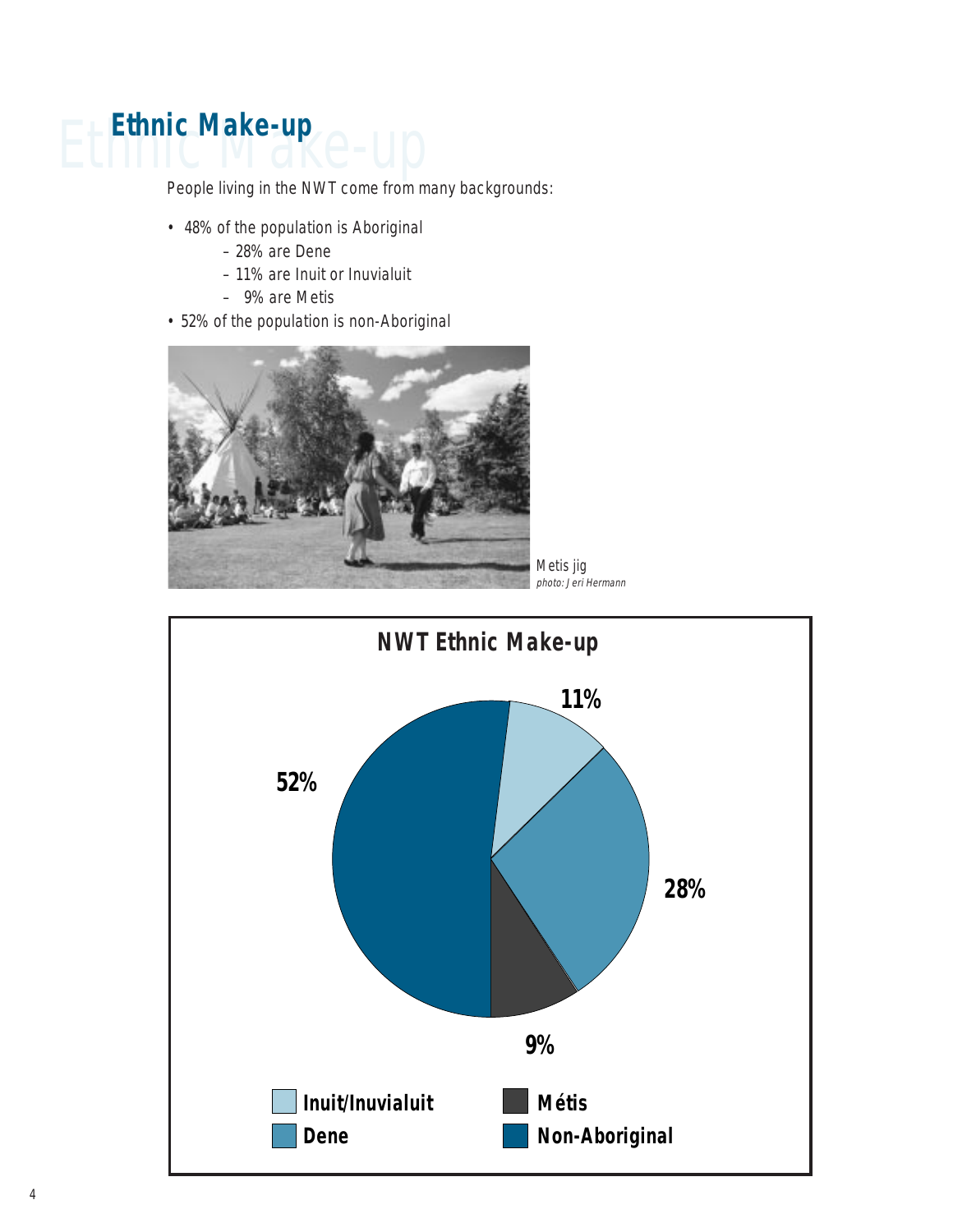# **Population Distribution by Community Type**

- 
- 44% of the people in the NWT live in Yellowknife<br>• 29% live in the five other "regional centres" (Inu<br>Fort Simpson) • 29% live in the five other "regional centres" (Inuvik, Norman Wells, Fort Smith, Hay River and Fort Simpson)
	- 27% live in the remaining 27 communities





There are 3,420 Aboriginal people living in Yellowknife. This is more than in any other single community in the NWT.

Yellowknife photo: NWT Archives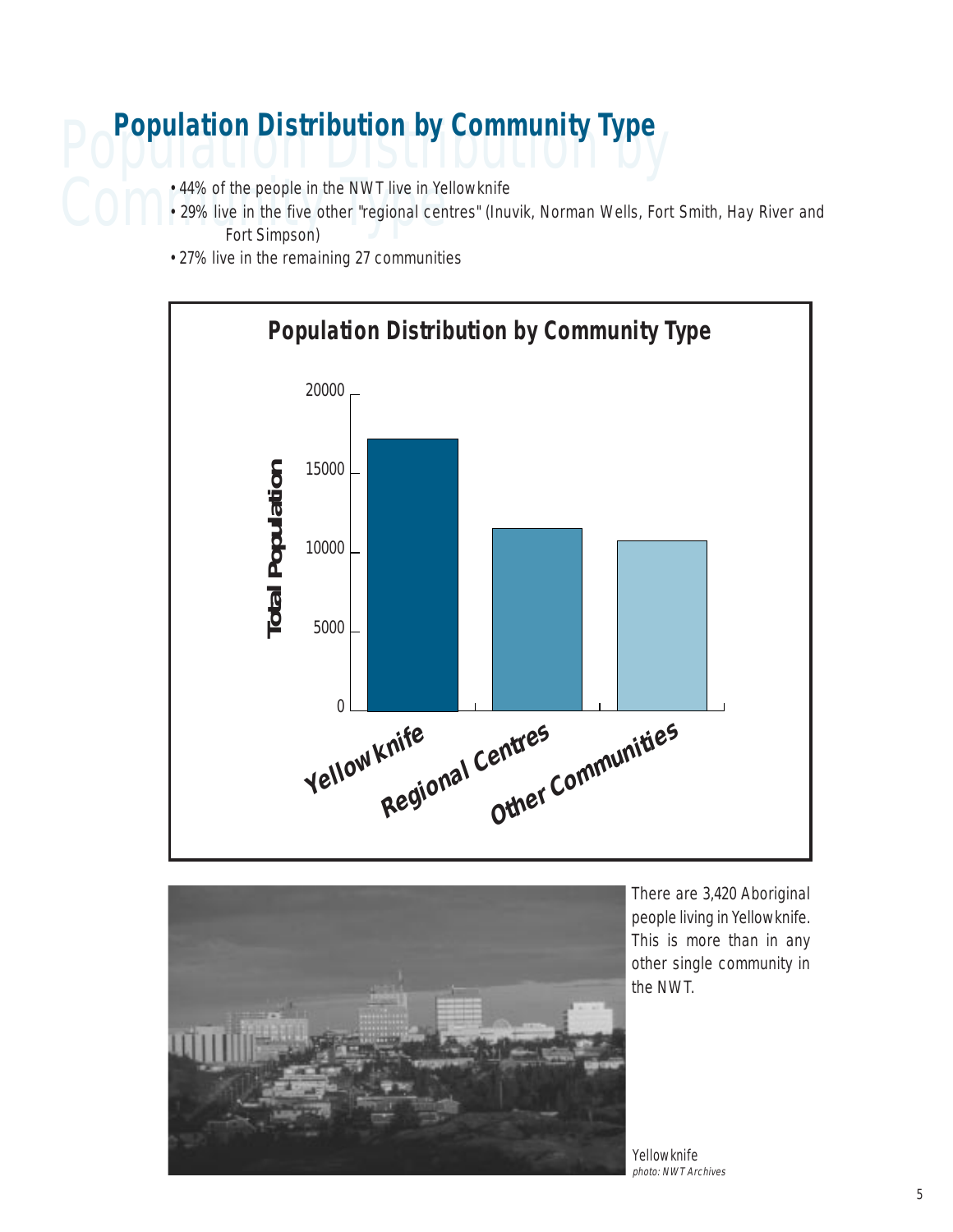#### Aboriginal/Non-Aboriginal **Aboriginal/Non-Aboriginal Population by** Population by Community Type **Community Type**

Aboriginal people make up:

- 20% of population of Yellowknife
- Half of the population of the five "regional centres"
- 90% of the population of the other 27 communities



Kakisa (Deh Cho region) photo: NWT Archives